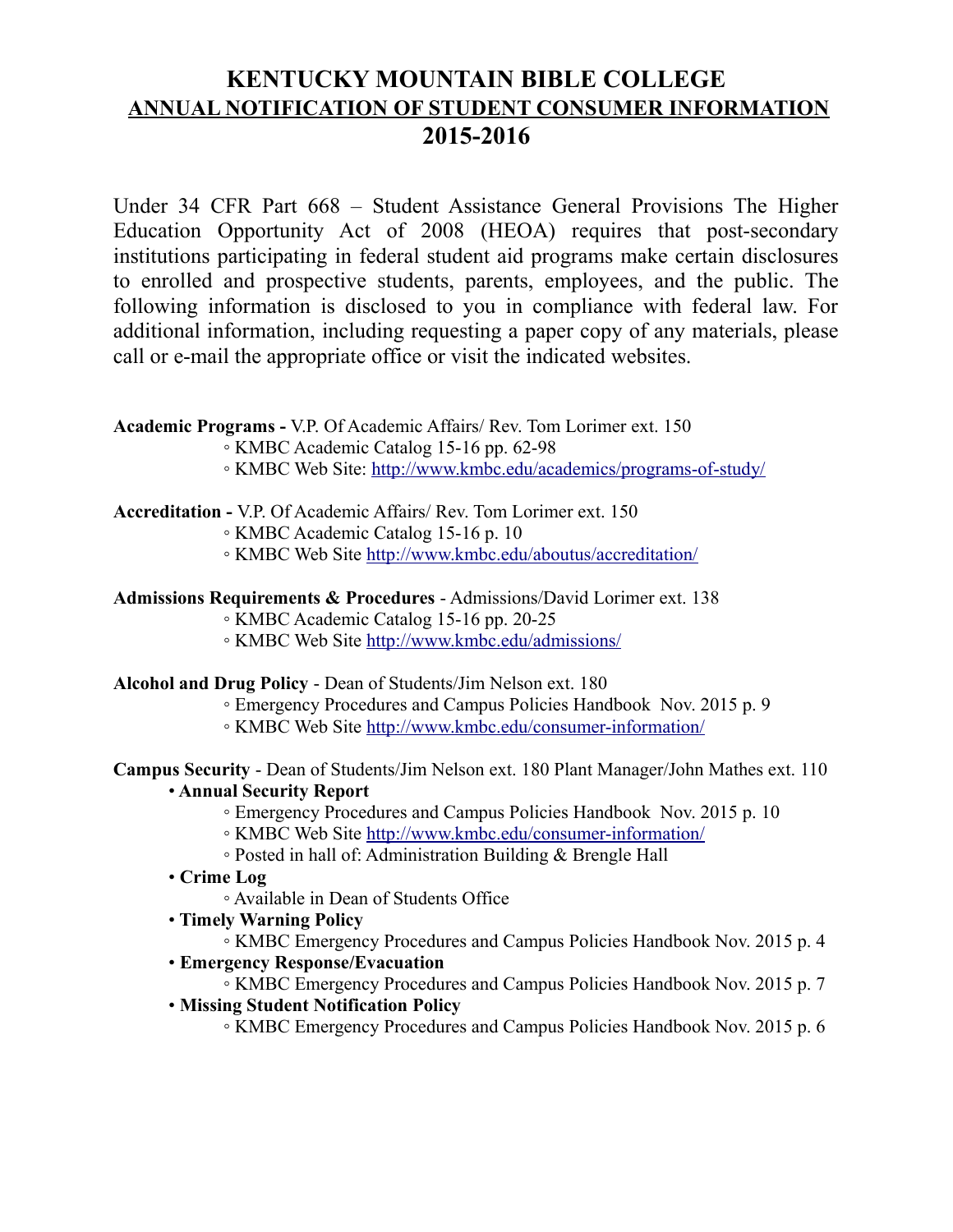## **KMBC Annual Consumer Notification 15/16 – Page 2**

#### **Copyright/File Sharing/Net Work Security** – V.P. Academic Affairs/ Tom Lorimer x 150

- KMBC Academic Catalog 15/16 pp. 44-45, 55-58
- KMBC Student Handbook 15/16 p. 25
- Emergency Procedures and Campus Policies Handbook Nov. 2015 pp. 11-13
- KMBC Web Site<http://www.kmbc.edu/consumer-information/>

#### *Summary of Civil & Criminal Penalties for Violation of Federal Copyright Laws*

*Copyright infringement is the act of exercising, without permission or legal authority, one or more of the exclusive rights granted to the copyright owner under section 106 of the Copyright Act (Title 17 of the United States Code). These rights include the right to reproduce or distribute a copyrighted work. In the file-sharing context, downloading or uploading substantial parts of a copyrighted work without authority constitutes an infringement. Penalties for copyright infringement include civil and criminal penalties. In general, anyone found liable for civil copyright infringement may be ordered to pay either actual damages of "statutory" damages affixed at not less than \$750 and not more than \$30,000 per work infringed. For "willful" infringement, a court may award up to \$150,000 per work infringed. A court can, in its discretion, also assess costs and attorneys' fees. For details, see Title 17, United States Code, Sections 504, 505. Willful copyright infringement can also result in criminal penalties, including imprisonment of up to five years and fines of up to \$250,000 per offense. For more information, please see the Web site of the U.S. Copyright Office at www.copyright.gov, especially their FAQ's at www.copyright.gov/help/faq*

#### **Cost of Attendance** - V.P. Of Academic Affairs/ Rev. Tom Lorimer ext. 150

- KMBC Catalog 15/16 pp. 26-29
- KMBC Web Site<http://www.kmbc.edu/admissions/finance/>

#### **Financial Aid** - Financial Aid /Rosita Marshall ext. 175

- **Financial assistance programs** A description of all the student financial aid assistance
- programs available to students who enroll at KMBC and how to apply
	- KMBC Catalog 2015/16 pp. 29-33
		- KMBC Web Site http://www.kmbc.edu/admissions/finance/

## • **The criteria for determining the amount of a student's award**

- KMBC Catalog 2015/16 pp. 31-33 Federal Programs
- KMBC Catalog 2015/16 pp. 29-31 KMBC Program

## • **The terms and conditions under which students receive financial aid**

- Financial Aid Terms and Conditions Form is available in the FA Office
- KMBC Web Site http://www.kmbc.edu/wp-

content/uploads/2015/08/Conditions-of-Financial-Aid-Awards.pdf

◦ Federal Student Financial Aid Penalties for Drug Law Violations A conviction for any offense, during a period of enrollment for which a student was receiving Title IV, HEA Program (federal) funds, under any federal law involving the possession or sale of illegal drugs will result in the loss of eligibility for any Title IV, HEA grant, loan or work-study assistance (HEA Sec.  $484(r)(1)$ ; (20 U.S.C. 1091(r)(1)).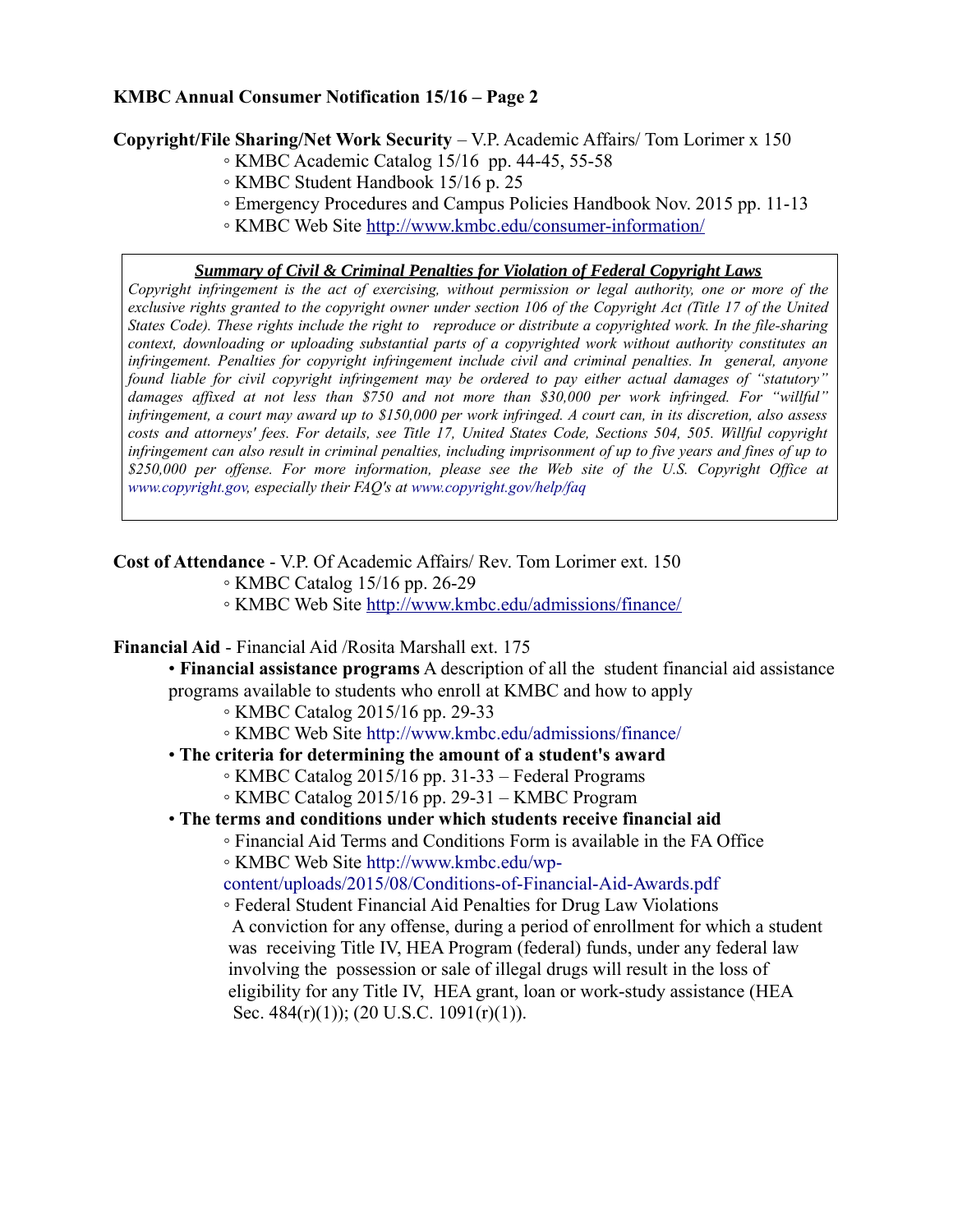# **Financial Aid (con't.)**

# • **The terms and conditions under which students receive Federal Direct Loans**

- Loan Request Form Completed by student before loan is processed
	- Available in FA Office
	- Available on KMBC's Web Site http://www.kmbc.edu/wpcontent/uploads/2015/08/Loan-Request-Form-2015-16.pdf
- Entrance Loan Counseling Completed on line at www.studentloans.gov
- MPN Completed on line at [www.studentloans.gov](http://www.studentloans.gov/)
- **Satisfactory Academic Progress (SAP) Policy**
	- KMBC Catalog 2015/16 pp. 33-36

◦ KMBC Web Site

<http://www.mykmbc.com/files/admis/documents/finaid/Satisfactory> %20Academic%20Progress.pdf

# • **Return of Title IV Funds Policy**

◦ KMBC Catalog 2015/16 p. 37

◦ KMBC Web Site [http://www.mykmbc.com/files/admis/documents/finaid/Return](http://www.mykmbc.com/files/admis/documents/finaid/Return%20of) [%20of](http://www.mykmbc.com/files/admis/documents/finaid/Return%20of) %20Financial%20Aid%20Funds.pdf

**Fire Safety** Dean of Students/Jim Nelson ext. 180 Plant Manager/John Mathes ext. 110

# **• Annual Fire Safety Report**

- Posted in hall of Administration Building and Brengle Hal
- KMBC Web Site http://www.kmbc.edu/consumer-information/
- Internet http://ope.ed.gov/security/
- Paper copy is available from the Dean of Students/Jim Nelson
- **Fire Log**
	- Available in Dean of Students Office
- **Fire Safety Policy/Procedures**
	- KMBC Student Handbook 2015/16 p. 9
	- Emergency Procedures and Campus Policies Handbook Nov. 2015 p.8

# **General Information**

- **Campus Directory**
	- Paper copy is available from the Business Office/Secretary
- **Facilities** V.P. Of Academic Affairs/ Rev. Tom Lorimer ext. 150
	- Facilities: KMBC Catalog 15/16 pp. 16-17
	- KMBC Web Site http://www.kmbc.edu/admissions/visit-campus/
- **Board/Faculty/Staff** V.P. Of Academic Affairs/ Rev. Tom Lorimer ext. 150
	- KMBC Catalog 15/16 pp. 99-104
	- KMBC Web Site http://www.kmbc.edu/academics/faculty/
- **IPEDS** Registrar/Dr. Richard Englehardt ext. 140
	- **National Center for Education Statistics website http://nces.ed.gov/collegenavigator/**

◦ Information available: General Info/COA/Financial Aid/Net Price/Enrollment Admissions Retention and Graduation Rates/Programs/Majors/Accreditation/ Campus Security/Cohort Default Rates